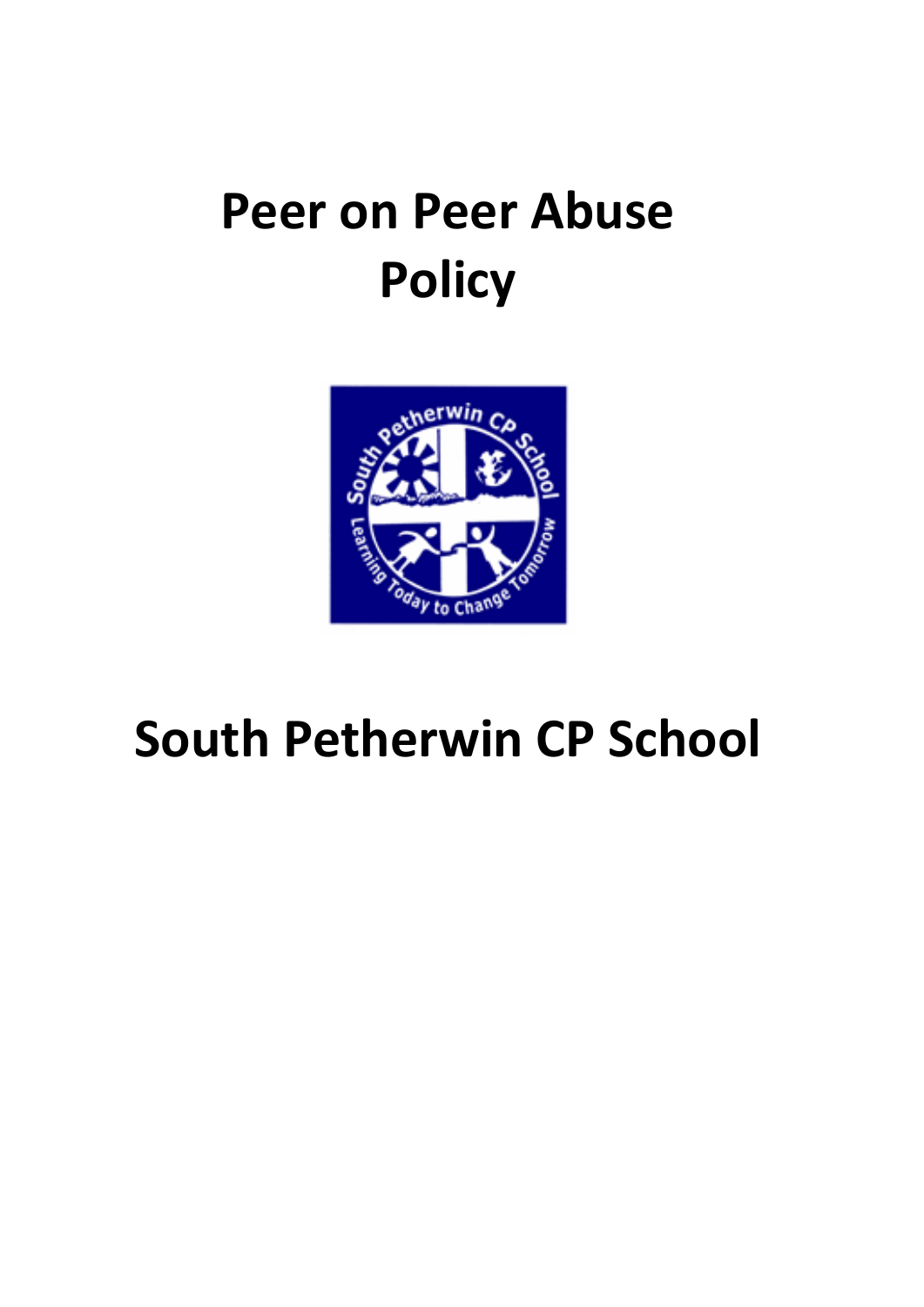#### **Introduction**

Keeping Children Safe in Education, 2016 states that 'Governing bodies and proprietors should ensure their child protection policy includes procedures to minimise the risk of peer on peer abuse and sets out how allegations of peer on peer abuse will be investigated and dealt with' (page 19). The document also states it is most important to ensure opportunities of seeking the voice of the child are heard, 'Governing bodies, proprietors and school or college leaders should ensure the child's wishes and feelings are taken into account when determining what action to take and what services to provide. Systems should be in place for children to express their views and give feedback. Ultimately, any system and processes should operate with the best interests of the child at their heart.'

While it is recommended that Peer on Peer abuse is part of the Child Protection Policy, due to the sensitive nature and specific issues involved with peer on peer abuse we, as a school, have completed this separate policy. At South Petherwin Primary School we continue to ensure that any form of abuse or harmful behaviour is dealt with immediately and consistently to reduce the extent of harm to the young person, with full consideration to impact on that individual child's emotional and mental health and well-being. The purpose of this policy is to explore he many forms of peer on peer abuse and include a planned and supportive response to the issues.

Abusive behaviour can happen to pupils in schools and settings and it is necessary to consider what abuse is and looks like, how it can be managed and what appropriate support and intervention can be put in place to meet the needs of the individual and what preventative strategies may be put in place to reduce further risk of harm.

Abuse is abuse and should never be tolerated or passed off as 'banter' or 'part of growing up'. Equally, abuse issues can sometimes be gender specific e.g. girls being sexually touched/assaulted and boys being subject to initiation/hazing type violence (KCSIE, 2016). It is important to consider the forms abuse may take and the subsequent actions required.

## **Types of abuse**

There are many forms of abuse that may occur between peers and this list is not exhaustive. Each form of abuse or prejudiced behaviour is described in detail followed by advice and support on actions to be taken

## **Physical abuse e.g. (biting, hitting, kicking, hair pulling etc.)**

Physical abuse may include, hitting, kicking, nipping, shaking, biting, hair pulling, or otherwise causing physical harm to another person. There may be many reasons why a child harms another and it is important to understand why a young person has engaged in such behaviour, including accidently before considering the action or punishment to be undertake

## **Sexually harmful behaviour/sexual abuse** (inappropriate sexual language, touching, assault)

Sexually harmful behaviour from young people is not always contrived or with the intent to harm others. There may be many reasons why a young person engages in sexually harmful behaviour and it may be just as distressing to the young person who instigates it as well as the young person it is intended towards. Sexually harmful behaviour may range from inappropriate sexual language, inappropriate role play, to sexually touching another or sexual assault/abuse.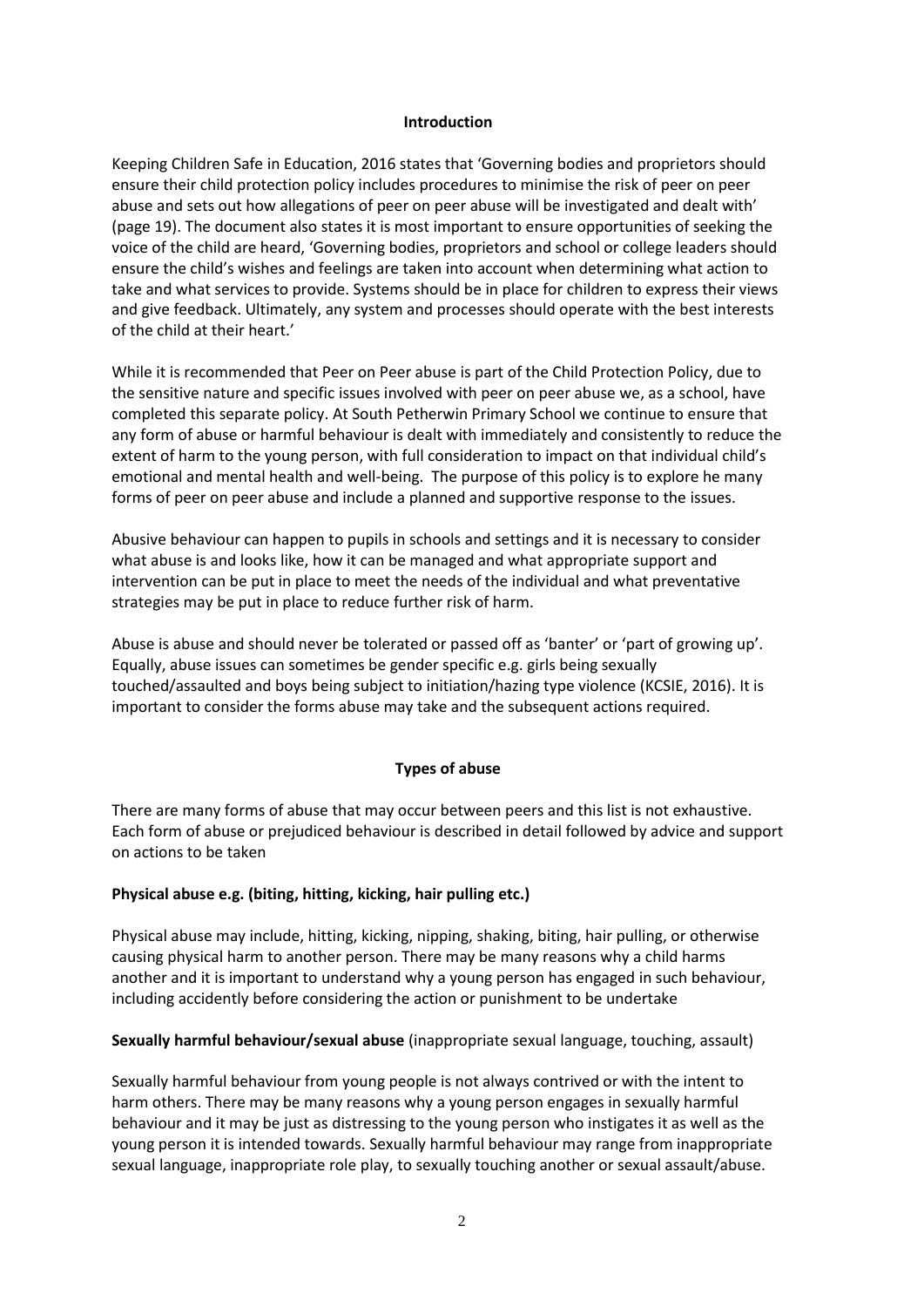# **Bullying (physical, name calling, homophobic etc.)**

Bullying is unwanted, aggressive behaviour among school aged children that involves a real or perceived power imbalance. The behaviour is repeated, or has the potential to be repeated, over time. Both young people who are bullied and who bully others may have serious, lasting problems.

In order to be considered bullying, the behaviour must be aggressive and include:

- An Imbalance of Power: Young people who bully use their power—such as physical strength, access to embarrassing information, or popularity—to control or harm others. Power imbalances can change over time and in different situations, even if they involve the same people.
- Repetition: Bullying behaviours happen more than once or have the potential to happen more than once.

Bullying includes actions such as making threats, spreading rumours, attacking someone physically or verbally or for a particular reason e.g. size, hair colour, gender, sexual orientation, and excluding someone from a group on purpose.

# **Cyber bullying**

Cyberbullying is the use of phones, instant messaging, e-mail, chat rooms or social networking sites such as Facebook and Twitter to harass threaten or intimidate someone for the same reasons as stated above.

It is important to state that cyber bullying can very easily fall into criminal behaviour under the Malicious Communications Act 1988 under section 1 which states that electronic communications which are indecent or grossly offensive, convey a threat or false information or demonstrate that there is an intention to cause distress or anxiety to the victim would be deemed to be criminal. This is also supported by the Communications Act 2003, Section 127 which states that electronic communications which are grossly offensive or indecent, obscene or menacing, or false, used again for the purpose of causing annoyance, inconvenience or needless anxiety to another could also be deemed to be criminal behaviour.

If the behaviour involves the use of taking or distributing indecent images of young people under the age of 18 then this is also a criminal offence under the Sexual Offences Act 2003. Outside of the immediate support young people may require in these instances, the school will have no choice but to involve the police to investigate these situations.

## **Sexting**

Sexting is when someone sends or receives a sexually explicit text, image or video. This includes sending 'nude pics', 'rude pics' or 'nude selfies'. Pressuring someone into sending a nude picture can happen in any relationship and to anyone, whatever their age, gender or sexual preference.

However, once the image is taken and sent, the sender has lost control of the image and these images could end up anywhere. By having in their possession, or distributing, indecent images of a person under 18 on to someone else, young people are not even aware that they could be breaking the law as stated as these are offences under the Sexual Offences Act 2003.